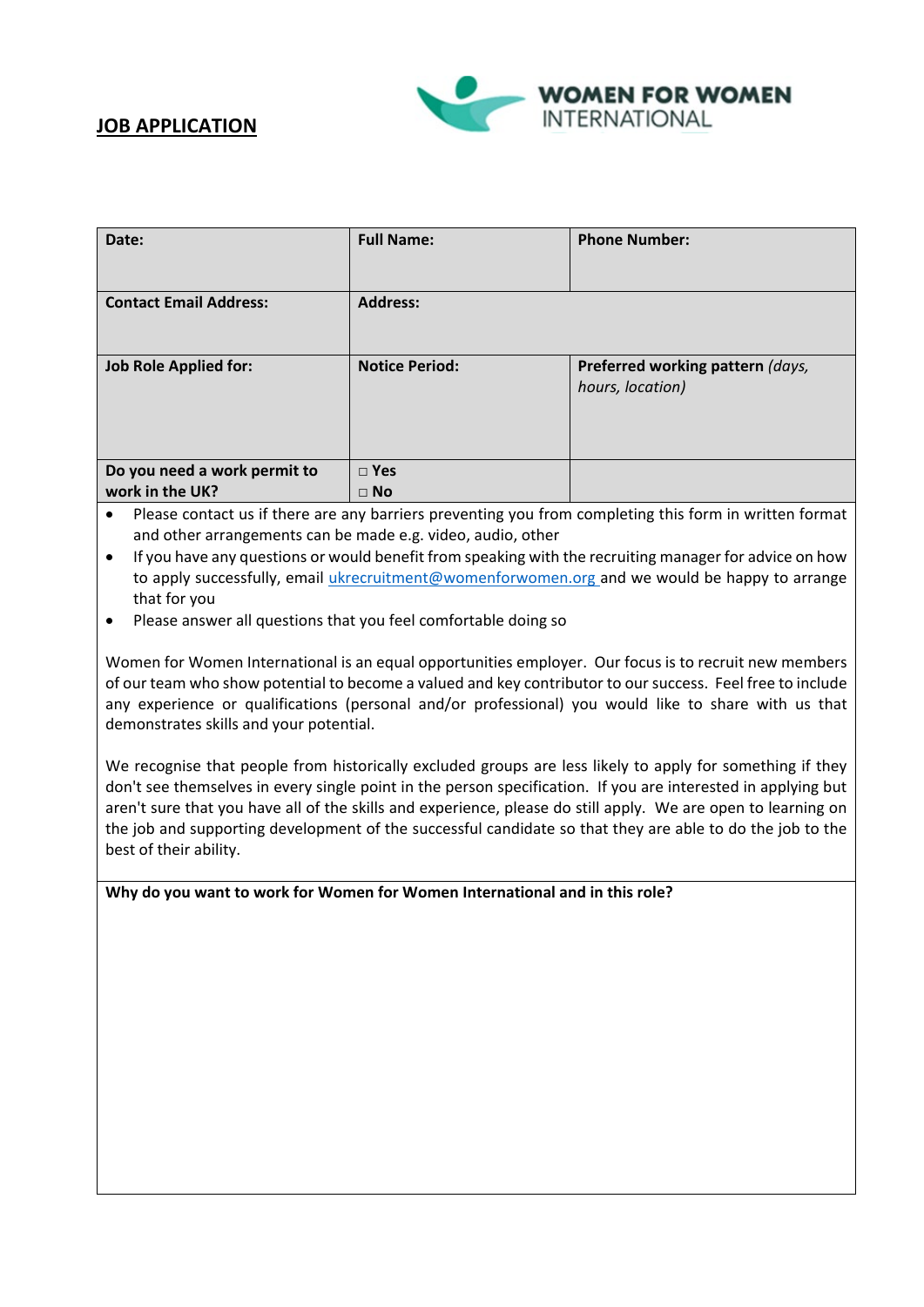## **JOB APPLICATION**



| From the job description, what will you bring to this role immediately and what areas do you think you<br>might need support or training to improve on? (please use personal and/or professional examples) |  |  |
|------------------------------------------------------------------------------------------------------------------------------------------------------------------------------------------------------------|--|--|
|                                                                                                                                                                                                            |  |  |
|                                                                                                                                                                                                            |  |  |
|                                                                                                                                                                                                            |  |  |
|                                                                                                                                                                                                            |  |  |
|                                                                                                                                                                                                            |  |  |
|                                                                                                                                                                                                            |  |  |
| What do you believe are your greatest strengths and achievements? (please use personal and/or                                                                                                              |  |  |
| professional examples)                                                                                                                                                                                     |  |  |
|                                                                                                                                                                                                            |  |  |
|                                                                                                                                                                                                            |  |  |
|                                                                                                                                                                                                            |  |  |
|                                                                                                                                                                                                            |  |  |
|                                                                                                                                                                                                            |  |  |
|                                                                                                                                                                                                            |  |  |
|                                                                                                                                                                                                            |  |  |
|                                                                                                                                                                                                            |  |  |